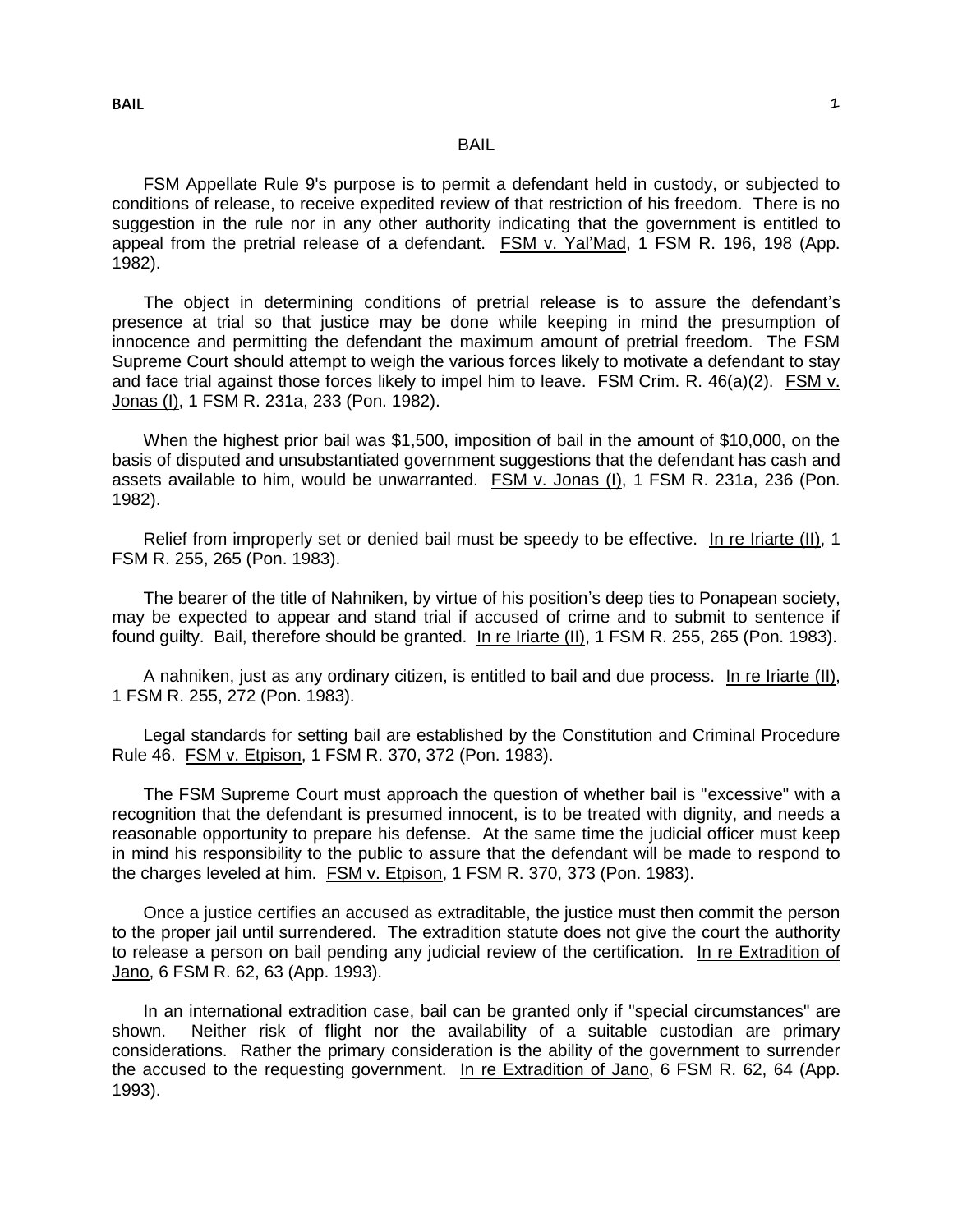The FSM Supreme Court appellate division has no authority to review an application for release from jail pending appeal until the court appealed from has refused release or imposed conditions. Nimwes v. FSM, 8 FSM R. 297, 298-99 (App. 1998).

Because a prosecutor's assessment of probable cause is not sufficient alone to justify restraint of liberty pending trial, a preliminary hearing would be required if the defendant were to be detained pending trial or if significant restraints were to be placed on his liberty. FSM v. Wainit, 10 FSM R. 618, 622 (Chk. 2002).

The government is required to make a probable cause showing at a hearing before pretrial restraints on the defendant's liberty can be granted. This is because a fair and reliable determination of probable cause is a condition for any significant pretrial restraint of liberty, and this determination must be made by a judicial officer either before or promptly after arrest. Affidavits can be used, if properly introduced, as evidence at that hearing to make the probable cause showing. FSM v. Wainit, 10 FSM R. 618, 622 (Chk. 2002).

Because a probable cause determination is not a constitutional prerequisite to the charging decision, it is constitutionally required only for those suspects who suffer restraints on liberty other than the condition that they appear for trial. FSM v. Wainit, 10 FSM R. 618, 622 (Chk. 2002).

When an appeal was from an order revoking pretrial release and the issue on appeal was the right to pretrial release, the appellant's subsequent conviction and release makes the appeal moot. Reddy v. Kosrae, 11 FSM R. 595, 596 (App. 2003).

Failure to return a .22 rifle to a criminal defendant does not show bias when the defendant's release conditions do not allow him to possess firearms, since if the government had returned the rifle to him, he would have been put in the position of violating his own bail bond release. That is not a position the government should be permitted to put any defendant into. FSM v. Wainit, 12 FSM R. 172, 177 (Chk. 2003).

When a person is the subject of more than one criminal prosecution and has different release conditions in each case, that person must obey the most stringent of the release conditions. Likewise, if in one prosecution, the defendant is ordered held without bail, it does not matter whether in another prosecution the defendant has been released on bail or even on his own recognizance, he will be held without bail to answer the case for which he was ordered held. FSM v. Wainit, 12 FSM R. 172, 178 (Chk. 2003).

Having sought the same release conditions for a defendant in two separate prosecutions does not constitute a hopeless intertwining of the two cases. Release conditions in two otherwise unrelated cases are easily separable. FSM v. Wainit, 12 FSM R. 172, 178 & n.3 (Chk. 2003).

A defendant may appeal from an interlocutory order denying him bail. Robert v. Kosrae, 12 FSM R. 523, 524 (App. 2004).

While denial of bail because a defendant, who was charged with driving under the influence, posed a danger to the community since he might operate a vehicle under the influence at some point in the future may possibly be correct under Kosrae Criminal Procedure Rule 46(a)(1), it contravenes Kosrae State Code Section 6.401, which permits a court to deny a defendant bail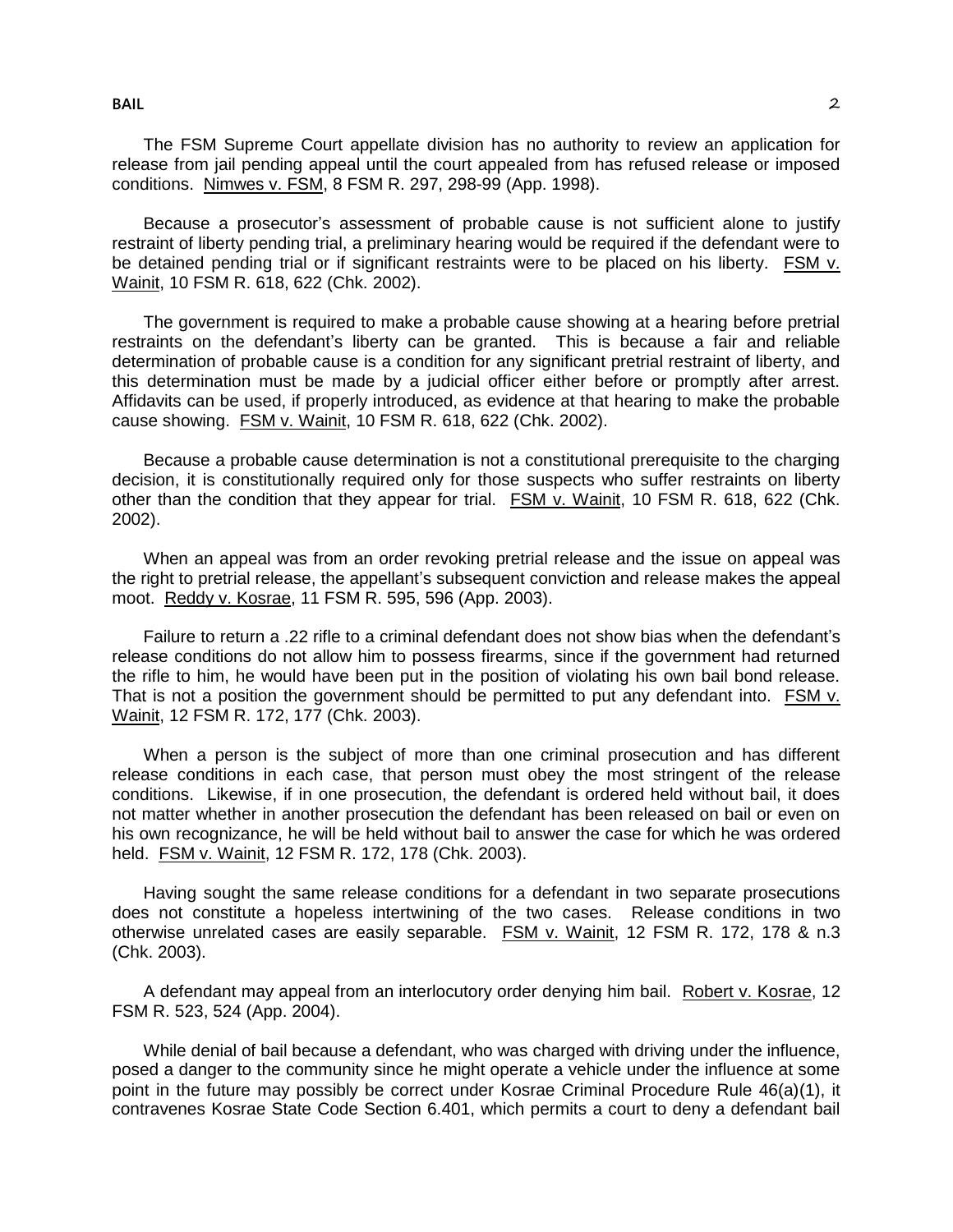Rules of procedure generally may not abridge substantive rights created by statute. Thus, to the extent Kosrae Criminal Procedure Rule 46(a)(1) purports to abridge a defendant's right to bail under Kosrae State Code Section 6.401, the Rule is likely void and of no effect. Robert v. Kosrae, 12 FSM R. 523, 524 (App. 2004).

When the trial court's decision to deny a defendant bail under Kosrae Rule of Criminal Procedure 46(a)(1) even though Section 6.401 appears to have entitled him to bail may be error, given the likelihood that the defendant will prevail on the merits of his appeal, he may be released from incarceration pending the outcome of his appeal. Robert v. Kosrae, 12 FSM R. 523, 524 (App. 2004).

The court is obligated to set pretrial release conditions for defendants when they make their initial appearance. At an initial appearance, the court is required to, among other things, inform a defendant of his rights, including his right to retain counsel, or to request the assignment of counsel if the defendant is unable to obtain counsel, and will, if requested, direct the appointment of counsel. FSM v. Kansou, 12 FSM R. 637, 642 (Chk. 2004).

Pretrial release orders do not await the assignment of counsel. A defendant is entitled to release after his initial appearance, if at all possible, rather than face the bleak prospect of being jailed until counsel has been appointed and appeared. A defendant may seek modification of his or her pretrial release order at any time. FSM v. Kansou, 12 FSM R. 637, 642 (Chk. 2004).

A release condition that the defendants report money sent abroad is not contrary to the purpose of pretrial release conditions to ensure the defendant's appearance at trial and assure the community's safety when among the possible penalties, if convicted of the offenses charged, is the forfeiture of certain assets allegedly wrongfully acquired; when the provisions help assure that the res that might be subject to forfeiture is not transferred from its current owners or does not depart the jurisdiction – it helps assure the presence of the res; and when it is a less drastic measure than that sought by the government, which was to freeze the movants' assets and not permit any remittances abroad without prior court approval. FSM v. Kansou, 12 FSM R. 637, 643 (Chk. 2004).

When the rationale behind the reporting requirement is that potentially forfeitable assets not be spirited out of the jurisdiction and one defendant is charged with only one count of conspiracy and forfeiture of assets is not a penalty that may be imposed for conviction of that offense, his pretrial release conditions will be modified to eliminate the provisions concerning reporting funds sent abroad and restricting the sale of property. FSM v. Kansou, 12 FSM R. 637, 644 (Chk. 2004).

Criminal Rule 46(a)(1) through (6) deals with pretrial release. Rule 46(a)(1) requires the court to release a defendant "pending trial on his personal recognizance or upon the execution of an unsecured appearance bond" unless such a release will not reasonably assure the defendant=s appearance in court or the victim's or the community's protection from physical violence. FSM v. Petewon, 14 FSM R. 463, 467 (Chk. 2006).

Criminal Rule 46(c) does not apply to a person who has been sentenced to imprisonment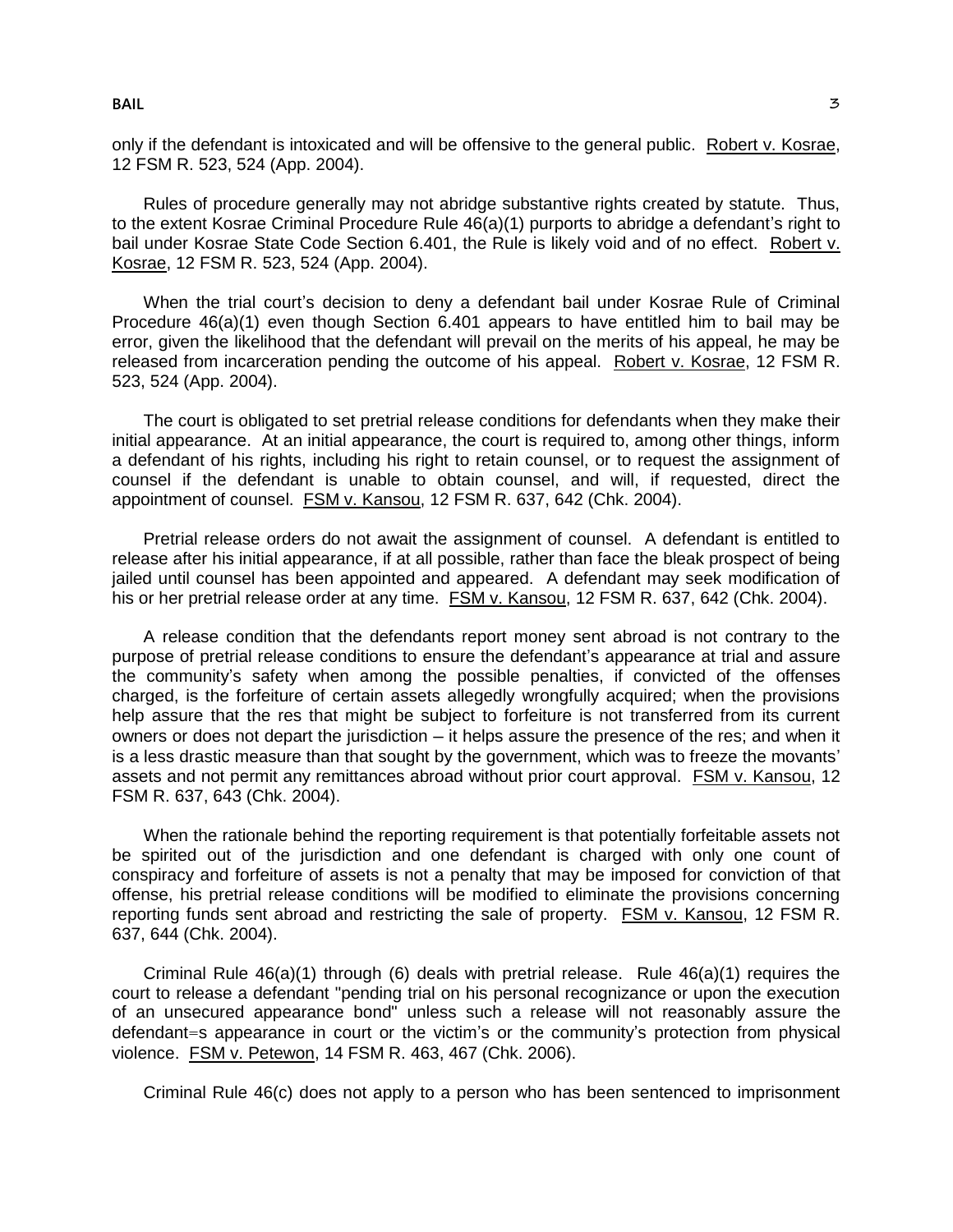and has filed a notice of appeal. Criminal Rule 38(a)(2) and Appellate Rule 9 specifically apply to such situations. Criminal Rule 46 applies generally to release on bail while Criminal Rule 38(a)(2) (and by reference Appellate Rule 9) applies specifically to release pending appeal after a sentence of imprisonment has been imposed. FSM v. Petewon, 14 FSM R. 463, 467 (Chk. 2006).

Criminal Rule 46(c) is not a nullity since it applies to the release of a defendant who has been found guilty – "convicted" – but not yet sentenced. Such a defendant, although no judgment of conviction has been entered, may file a notice of appeal which will become effective once the defendant has been sentenced because a notice of appeal filed after the announcement of a decision, sentence or order but before entry of the judgment is treated as filed after such entry and on the day thereof. FSM v. Petewon, 14 FSM R. 463, 467-68 (Chk. 2006).

Since a judgment of conviction must set forth the plea, the findings, and the adjudication and sentence, a judgment of conviction cannot be entered until after the defendant has been sentenced. Thus, a notice of appeal may be filed after a finding of guilty but before a judgment of conviction has been entered. Criminal Rule 46(c) applies to this time span. FSM v. Petewon, 14 FSM R. 463, 468 (Chk. 2006).

If a criminal defendant files a notice of appeal after the court publicly announced its finding of guilty but before the sentence of imprisonment is imposed and the judgment of conviction entered, the notice of appeal would become valid on the date the judgment is entered and Criminal Rule 46(c) would have applied to whether he should have been on release from when the notice of appeal was actually filed until the entry of judgment. Once a judgment of conviction imposing a sentence of imprisonment is entered, Criminal Rule 38(a)(2) and Appellate Rule 9(b) and 9(c) apply to any application for release pending appeal. FSM v. Petewon, 14 FSM R. 463, 468 (Chk. 2006).

When the medical evaluations in the file offer no assurance of safety to the defendant or to the person or property of others, the court will consider evidence of his dangerousness to himself and to the person or property of another at a hearing on fitness to proceed, and pending that hearing the defendant will remain in custody as previously ordered. Kosrae v. Charley, 14 FSM R. 470, 473 (Kos. S. Ct. Tr. 2006).

An accused's claim that he was previously put in jeopardy and is about to be tried again for the same offense is a collateral order that is immediately appealable because it is a final decision, as is the denial of an accused's motion for reduction of bail on the ground that it is unconstitutionally excessive. Zhang Xiaohui v. FSM, 15 FSM R. 162, 167 & n.2 (App. 2007).

The government must make a probable cause showing at a hearing before pretrial restraints on the defendant's liberty can be granted. This is because a fair and reliable determination of probable cause is a condition for any significant pretrial restraint of liberty, and this determination must be made by a judicial officer either before or promptly after arrest. Affidavits can be used, if properly introduced, as evidence at that hearing to make the probable cause showing. The finding of probable cause may be based on hearsay evidence. Chuuk v. Sipenuk, 15 FSM R. 262, 264-65 (Chk. S. Ct. Tr. 2007).

An appeal from bail orders brought pursuant to FSM Appellate Rule 9(a) may be heard by a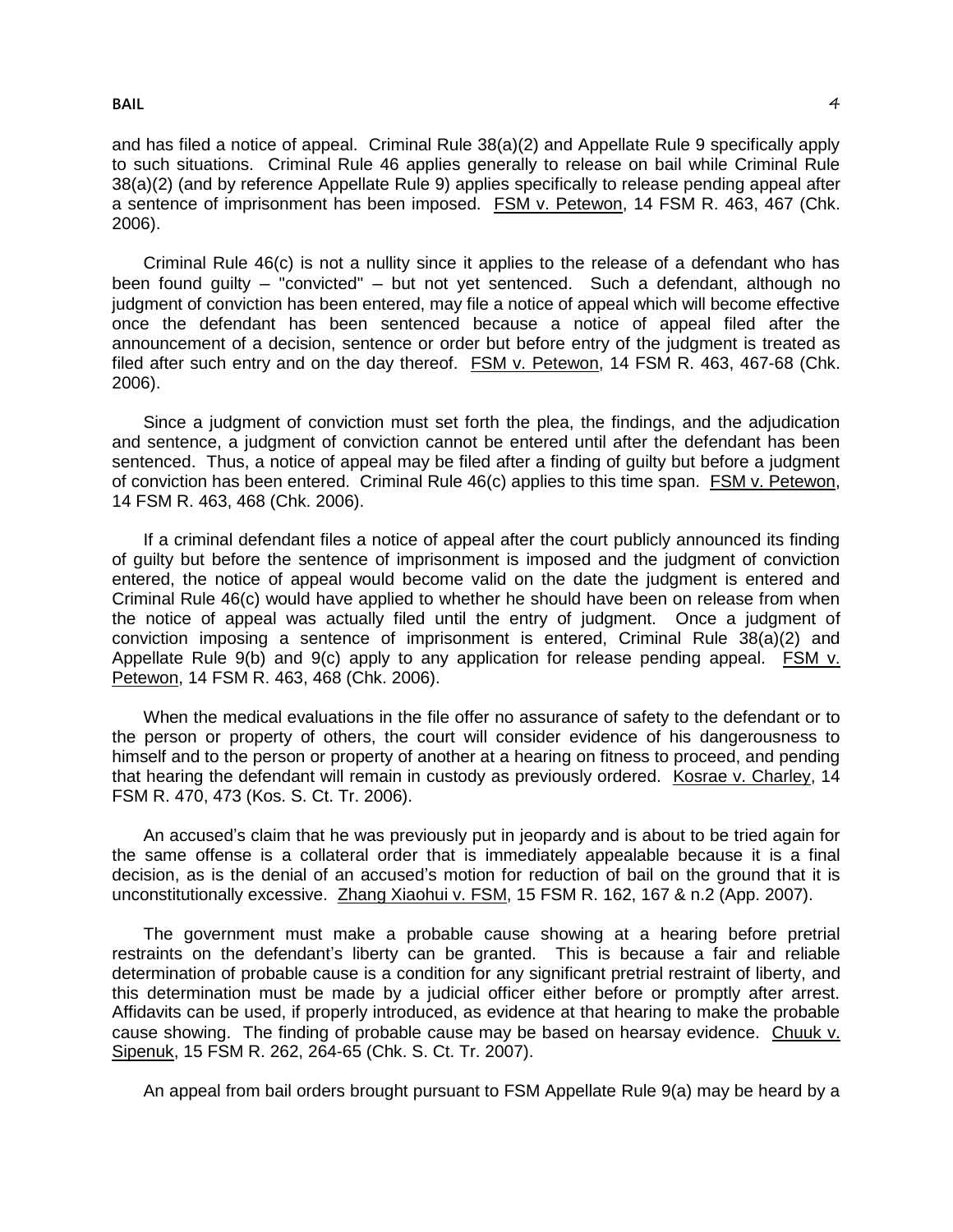single justice of the appellate division. Nedlic v. Kosrae, 15 FSM R. 435, 437 (App. 2007).

An appeal from an order denying bail is to be determined upon such papers, affidavits, and portions of the record as the parties present, including any statement of the reasons of the court appealed from explaining the denial of release, or conditions. Nedlic v. Kosrae, 15 FSM R. 435, 437, 438 (App. 2007).